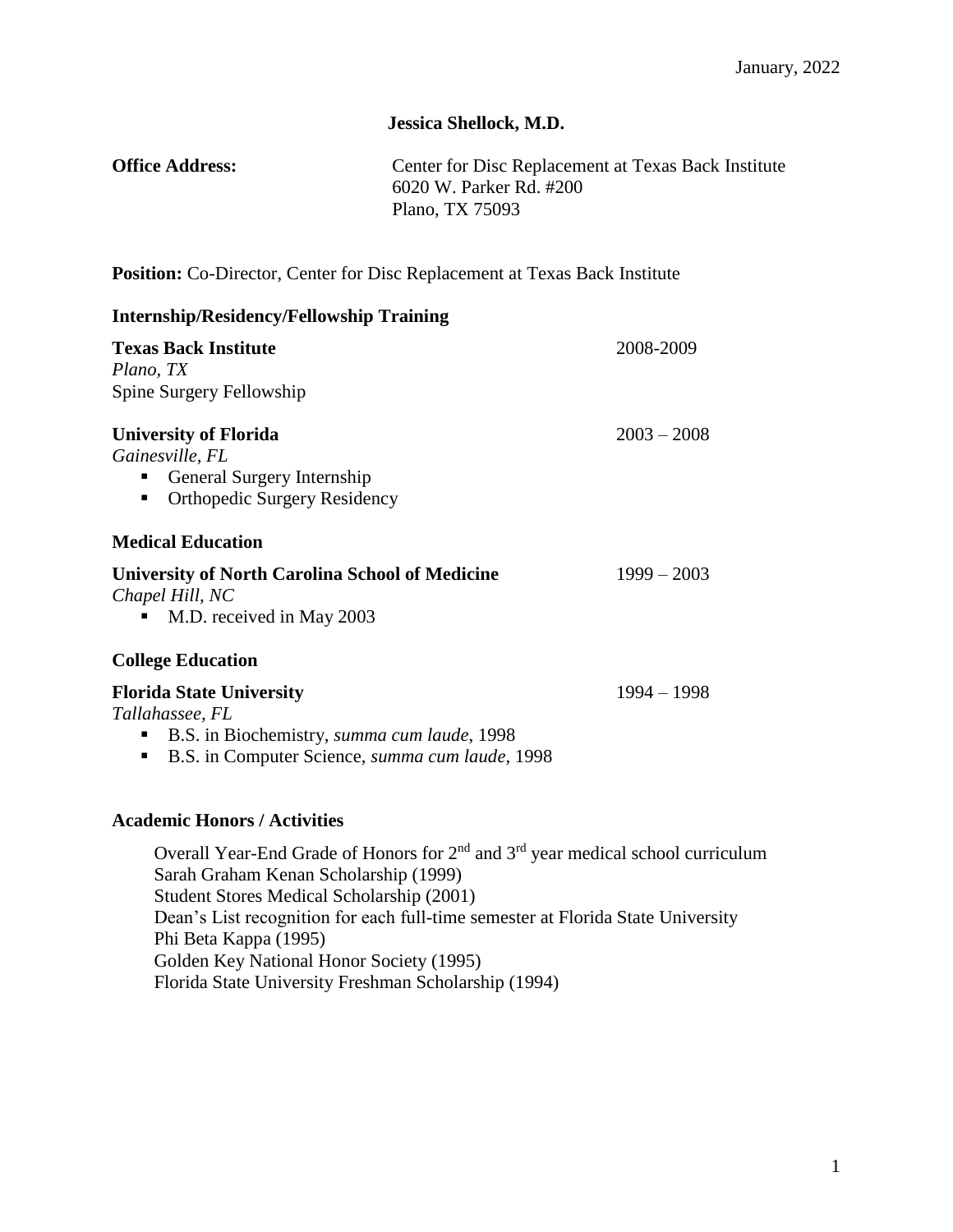#### **Other Work Experience**

#### **Duke University Medical Center, Dept. of Radiation Oncology** 1998 - 1999 *Durham, NC*

- Database Developer / Research Assistant
- Developed and managed Microsoft Access databases for multiple clinical research projects. Assisted with radiographic image analysis and data collection.

#### **Supercomputer Computations Research Institute (SCRI)** 1997 – 1998

*Florida State University, Tallahassee, FL*

- Systems Developer
- Worked with systems development group on various projects, utilizing computer programming skills in languages including C/C++, JAVA, and PERL. Assisted in database development for statewide DMV tracking program and conducted training sessions for new users of our developed software.

#### **Professional Memberships**

American Academy of Orthopaedic Surgeons Florida Orthopedic Society North American Spine Society

#### **State Medical Licenses**

Texas, currently licensed

### **PUBLICATIONS**

- 1. Guyer RD, Shellock J: Total Disc Replacement at the Texas Back Institute: Our Journey Over the Past 18 Years. Coluna/Columna 7(4):390-396, 2008.
- 2. Duffy MF, Shellock J, Blumenthal SL: Spinal Sports Injuries. US Musculoskeletal Review 37-42, 2009.
- 3. Guyer RD, Shellock J, MacLennan B, Hanscom D, Knight RQ, McCombe P, Jacobs JJ, Urban RM, Bradford D, Ohnmeiss DD: Early Failure of Metal-on-Metal Artificial Disc Prostheses Associated with Lymphocytic Reaction: Diagnosis and Treatment Experience in 4 Cases. Spine 36(7):E492-97, 2011.
- 4. Zigler JE, Guyer RD, Blumenthal SL, Satin AM, Shellock JL, Ohnmeiss DD: In Which Cases Do Surgeons Specializing in Total Disc Replacement Perform Fusion in Patients with Symptomatic Lumbar Disc Degeneration? Accepted for publication in Eur Spine J.

#### **Currently Submitted for Publication**

1. Guyer RD, Zigler JE, Blumenthal SL, Shellock JL, Ohnmeiss DD: Evaluation of Anterior Lumbar Interbody Fusion Performed Using a Stand-alone, Integrated Fusion Cage. Submitted to Int J Spine Surg.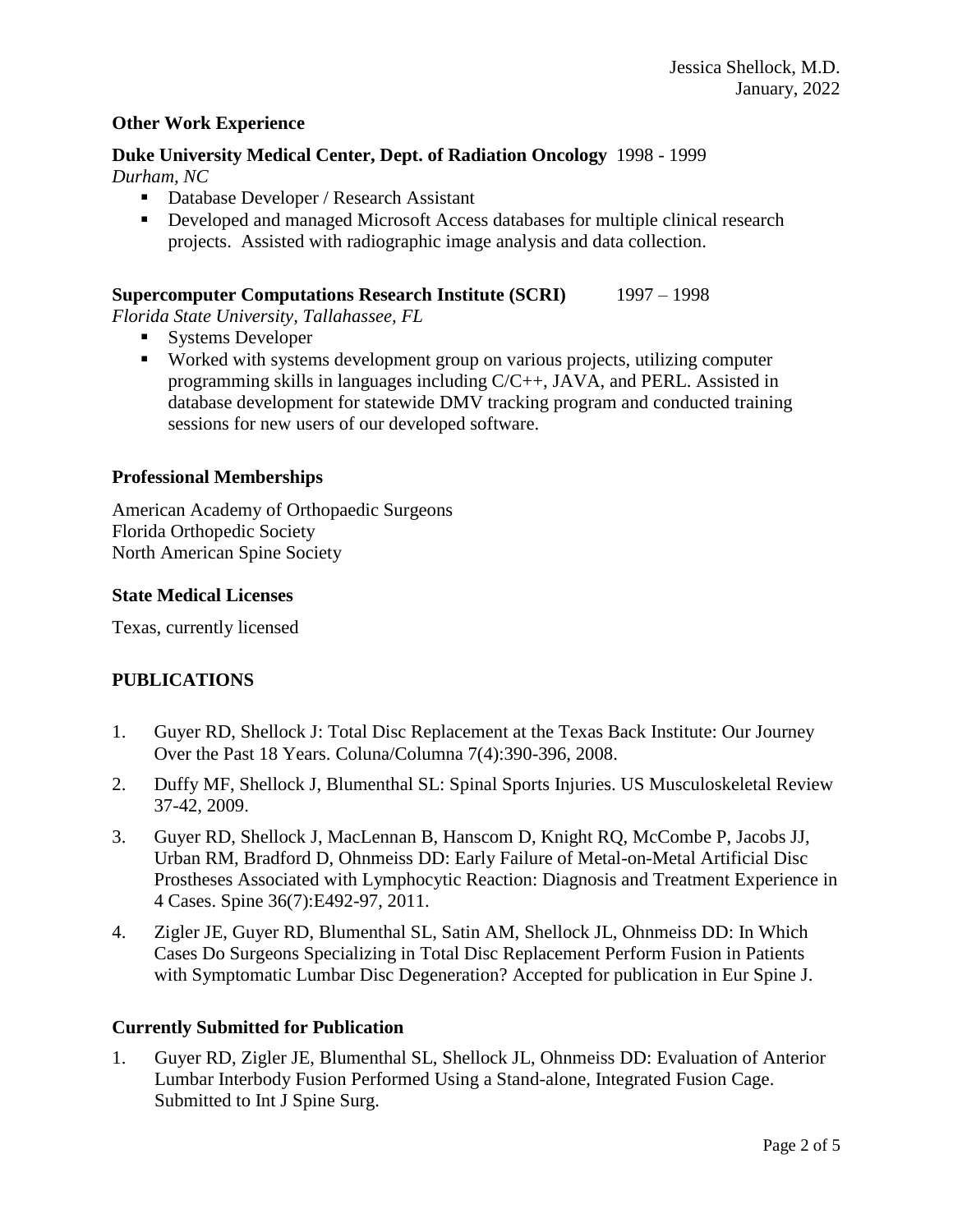## **BOOK CHAPTERS**

- 1. Shellock J, Guyer RD: *Lumbar Disc Arthroplasty: Indications and Contraindications*. In: Yue JJ, Guyer RD, Johnson JP, Khoo LT, Hochschuler SH (eds): The Comprehensive Treatment of the Aging Spine: Minimally Invasive and Advanced Techniques. Elsevier, Philadelphia, Pennsylvania; 2010; pp. 366-373.
- 2. Block AR, Shellock J: *Back Pain*. In: Gatchel RJ, Schultz IZ (eds.): Handbook of Musculoskeletal Pain and Disability Disorders in the Workplace*.* Springer*,* New York, New York, 2014; pp. 19-34.

### **PRESENTATIONS**

- 1. Strickland J, MacMillan M, Conrad B: Mechanical Evaluation of a Compressed, Allograft, Intervertebral Implant with and without Flowable Ceramic Augmentation. Florida Orthopaedic Society Annual Meeting. May, 2008; St. Petersburg, Florida.
- 2. Shellock J: Spinal Cord Stimulation. Neuroscience Lecture Series. November, 2008; Plano, Texas.
- 3. Shellock J: Intra-operative Neuromonitoring. Neuroscience Lecture Series. April, 2009; Plano, Texas.
- 4. Guyer RD, Shellock J, MacLennan B, Hanscom D, Knight RQ, McCombe P, Jacobs J, Bradford D: Early Failure of Metal-on-Metal Artificial Discs Due to Metal Hypersensitivity: The Diagnostic and Treatment Approach in 4 Collected Cases. Lumbar Spine Research Society. April, 2009; Chicago, Illinois.
- 5. Guyer RD, Shellock J, MacLennan B, Hanscom D, Knight RQ, McCombe P, Jacobs J, Bradford D: Early Failure of Metal-on-Metal Artificial Discs Due to Metal Hypersensitivity: The Diagnostic and Treatment Approach in 4 Collected Cases. Spine Arthroplasty Society. April-May, 2009; London, England.
- 6. Guyer RD, Shellock J, MacLennan B, Hanscom D, Knight RQ, McCombe P, Jacobs J, Urban R, Bradford D, Duffy M: Early Failure of Metal-on-Metal Artificial Discs Due to Metal Hypersensitivity: The Diagnostic and Treatment Approach in Four Collected Cases. Spine Across the Sea. July, 2009; Maui, Hawaii.
- 7. Guyer RD, Shellock J, MacLennan B, Hanscom D, Urban R, Knight RQ, McCombe P, Jacobs J, Bradford D: Early Failure of Metal-on-Metal Artificial Discs Due to Metal Hypersensitivity: The Diagnostic and Treatment Approach in 4 Collected Cases. International Meeting on Advanced Spine Techniques (IMAST). July, 2009; Vienna, Austria.
- 8. Shellock J: Early Failure of Metal-On-Metal Artificial Disc Prostheses Associated with Lymphocytic Reaction. Interactive Educational Program  $(2<sup>nd</sup>$  Place Award winner). November 2009, San Francisco, California.
- 9. Shellock J: Re-Operations in a Consecutive Series of 900 Total Disc Replacement Patients. Preservation of Motion in the Spine. April, 2010; Duck Key, Florida.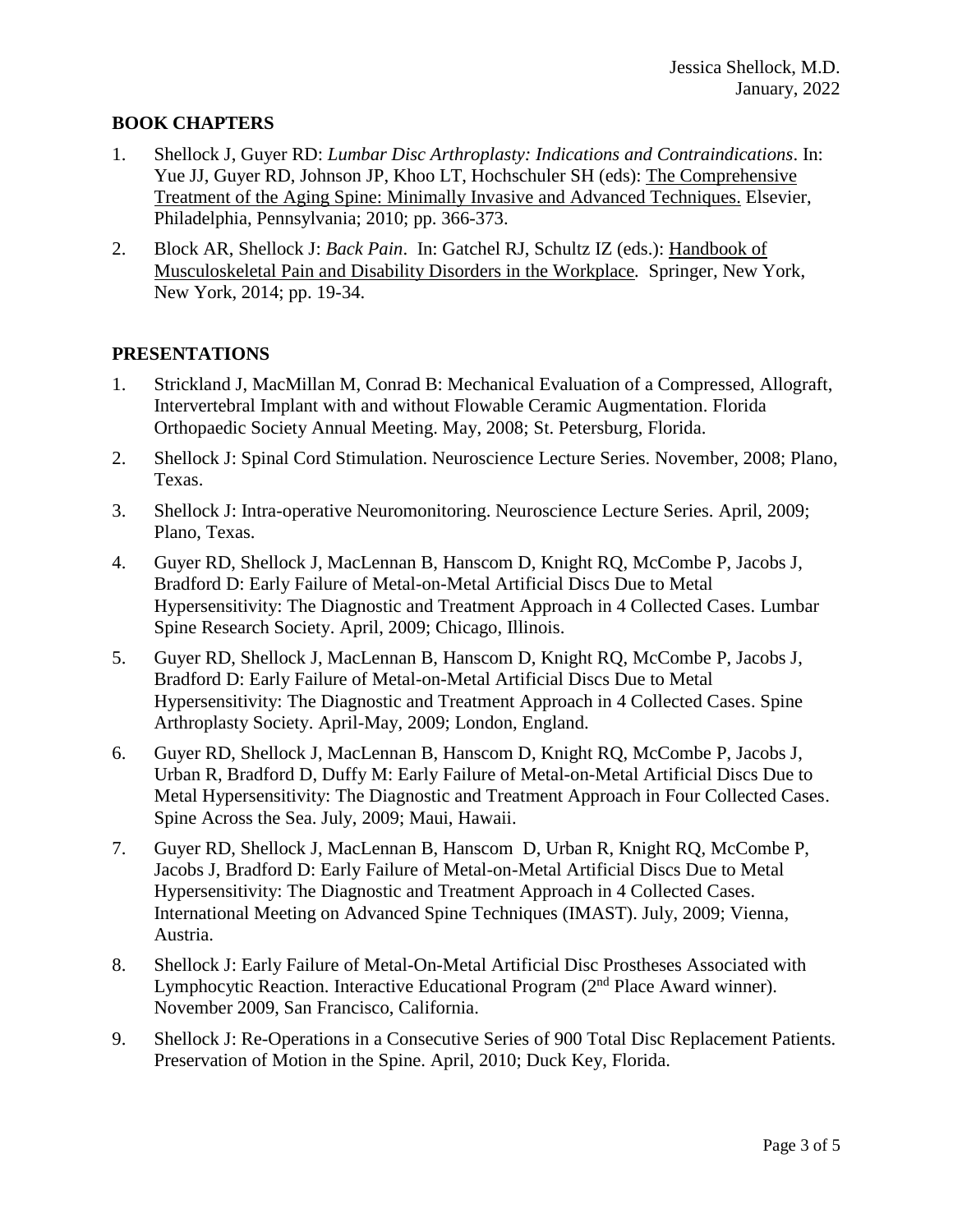- 10. Shellock J: Minimally Invasive Decompression and Fusion for Degenerative Spondylolisthesis. Preservation of Motion in the Spine. April, 2010; Duck Key, Florida.
- 11. Guyer RD, Shellock J, Kugler C, Hisey MS, Bradley WD, Ohnmeiss DD: Indirect Decompression of Lumbar Spondylolisthesis using Anterior Lumbar Interbody Fusion and Minimally Invasive Pedicle Screw Fixation. North American Spine Society. October, 2010; Orlando, Florida.
- 12. Shellock J, Guyer RD, Hisey MS, Bradley WD, Kugler C, Ohnmeiss DD: Indirect Decompression of Lumbar Spondylolisthesis using anterior lumbar interbody fusion and minimally invasive pedicle screw fixation. Society for Minimally Invasive Spine Surgery. November, 2010; Las Vegas, Nevada.
- 13. Araghi A, Blumenthal SL, Guyer RD, Hochschuler SH, Ohnmeiss DD, Shellock J, Messer J: Outcome Associated with Closure of Anular Defects Following Lumbar Discectomy. International Spine Arthroplasty Society. April, 2011; Las Vegas, Nevada.
- 14. Shellock J: Implementation and Impact of Pre-operative Peer Case Review in a Spine Practice. State of Spine Surgery: "Think Tank." June, 2013; Los Cabos, Mexico.
- 15. Biehn J, Shellock J, Ohnmeiss DD, Guyer RD, Zigler JE: Use of Amniotic Membrane Anti-adhesion Barrier for Lumbar Discectomy. International Society for the Advancement of Spine Surgery. April-May, 2014; Miami, Florida.
- 16. Guyer RD, Blumenthal SL, Zigler JE, Shellock J, Phillips F, Coric D, Camissa F, Sasso R: A Novel Compressible Core Artificial Cervical Disc Compared to Anterior Cervical Discectomy and Fusion: 2 Year Clinical Results. North American Spine Society. September, 2019; Chicago, Illinois.
- 17. Blumenthal SL, Kiridly D, Shellock SL, Guyer RD, Zigler JE, Ohnmeiss DD: Late Failure of Cervical Disc Arthroplasty Due to Osteolysis. International Society for the Advancement of Spine Surgery. May, 2021; Miami, Florida.
- 18. Blumenthal S, Kiridly D, Shellock J, Guyer R, Zigler J, Ohnmeiss D: Late Failure of Cervical Disc Arthroplasty Due to Osteolysis. Spine Society of Australia. November, 2021 (virtual meeting).

## **POSTERS**

- 1. Conrad B, MacMillan M, Strickland J: Mechanical Evaluation of a Compressed, Allograft, Intervertebral Implant with and without Flowable Ceramic Augmentation. Spine Arthroplasty Society. May, 2008; Miami, Florida.
- 2. Guyer RD, Shellock J, MacLennan B, Hanscom D, Knight RQ, McCombe P, Jacobs J, Bradford D: Early Failure of Metal-on-Metal Artificial Discs Due to Metal Hypersensitivity: The Diagnostic and Treatment Approach in Four Collected Cases. International Society for the Study of the Lumbar Spine. May, 2009; Miami, Florida.
- 3. Guyer RD, Shellock J, Kugler C, Hisey MS, Bradley WD, Ohnmeiss DD: Indirect Decompression of Lumbar Spondylolisthesis using Anterior Lumbar Interbody Fusion and Minimally Invasive Pedicle Screw Fixation. Spine Arthroplasty Society. April, 2010; New Orleans, Louisiana.